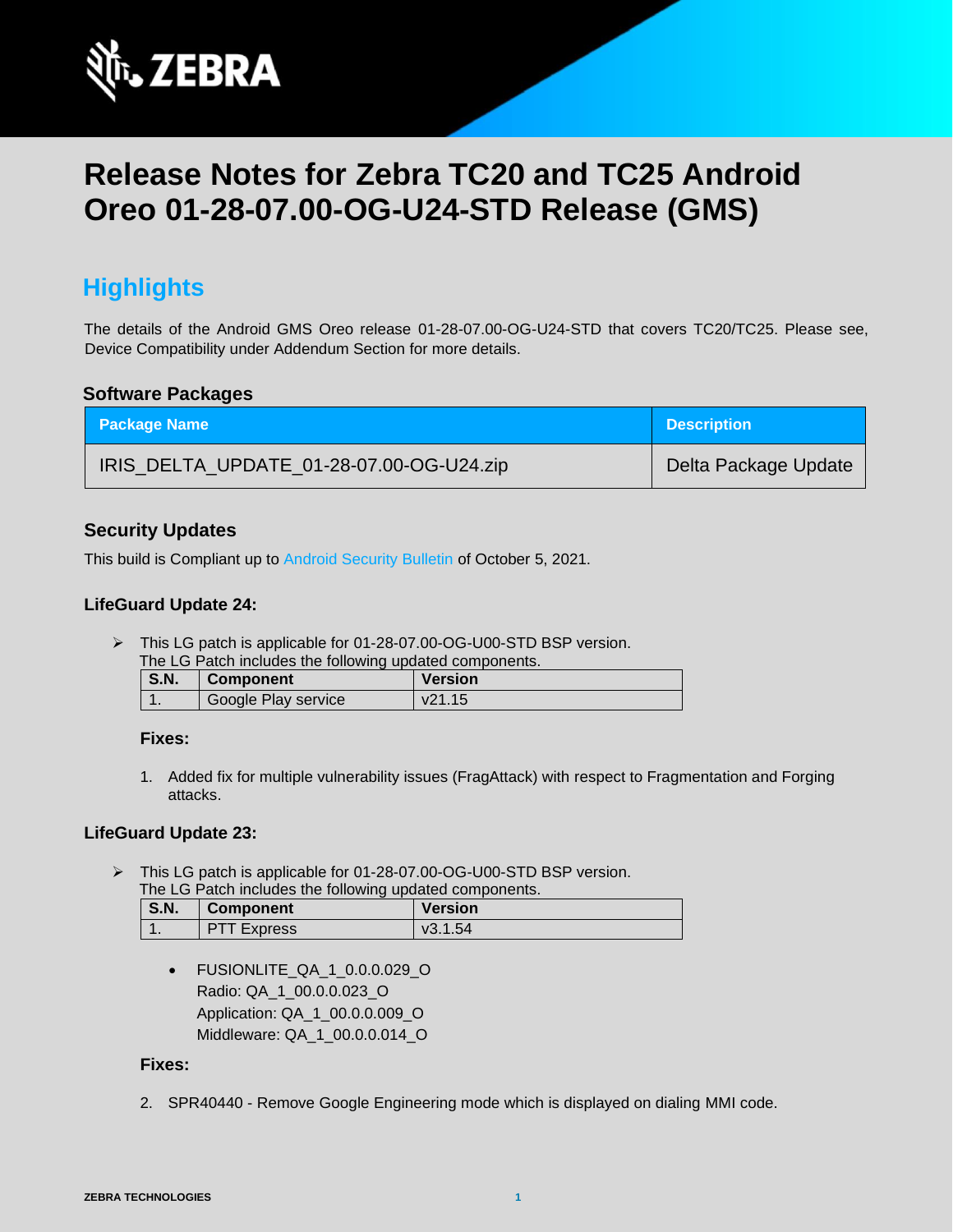

#### **LifeGuard Update 21:**

➢ This LG patch is applicable for 01-28-07.00-OG-U00-STD BSP version. The LG Patch includes the following updated components.

| $\mathsf{S}.\mathsf{N}.\mathsf{N}$ | Component                                   | <b>Version</b> |
|------------------------------------|---------------------------------------------|----------------|
|                                    | Android security patch level   June 1, 2021 |                |

#### **LifeGuard Update 19:**

➢ This LG patch is applicable for 01-28-07.00-OG-U00-STD BSP version. The LG Patch includes the following updated components.

| <b>S.N.</b> | <b>Component</b>             | <b>Version</b> |
|-------------|------------------------------|----------------|
|             | Android security patch level | May 5, 2021    |
|             | <b>IMEI SV Number</b>        | $1^{\circ}$    |

#### **LifeGuard Update 18:**

➢ This LG patch is applicable for 01-28-07.00-OG-U00-STD BSP version. The LG Patch includes the following updated components.

| <b>S.N.</b> | <b>Component</b>          | <b>Version</b>   |
|-------------|---------------------------|------------------|
|             | Mx version                | 9.4.0.5          |
|             | <b>MX Proxy Framework</b> | 10.3.0.18        |
|             | OS <sub>x</sub> version   | QCT 81 8.13.4.UL |
|             | <b>Chrome Webview</b>     | 87.0.4280.141    |

#### **LifeGuard Update 16:**

➢ This LG patch is applicable for 01-28-07.00-OG-U00-STD BSP version. The LG Patch includes the following updated components.

| <b>S.N.</b> | Component                    | <b>Version</b> |
|-------------|------------------------------|----------------|
|             | Android security patch level | March 5, 2021  |

#### **LifeGuard Update 14:**

➢ This LG patch is applicable for 01-28-07.00-OG-U00-STD BSP version. The LG Patch includes the following updated components.

| <b>S.N.</b> | Component                                       | <b>Version</b> |
|-------------|-------------------------------------------------|----------------|
|             | Android security patch level   February 5, 2021 |                |

#### **LifeGuard Update 13:**

➢ This LG patch is applicable for 01-28-07.00-OG-U00-STD BSP version. The LG Patch includes the following updated components.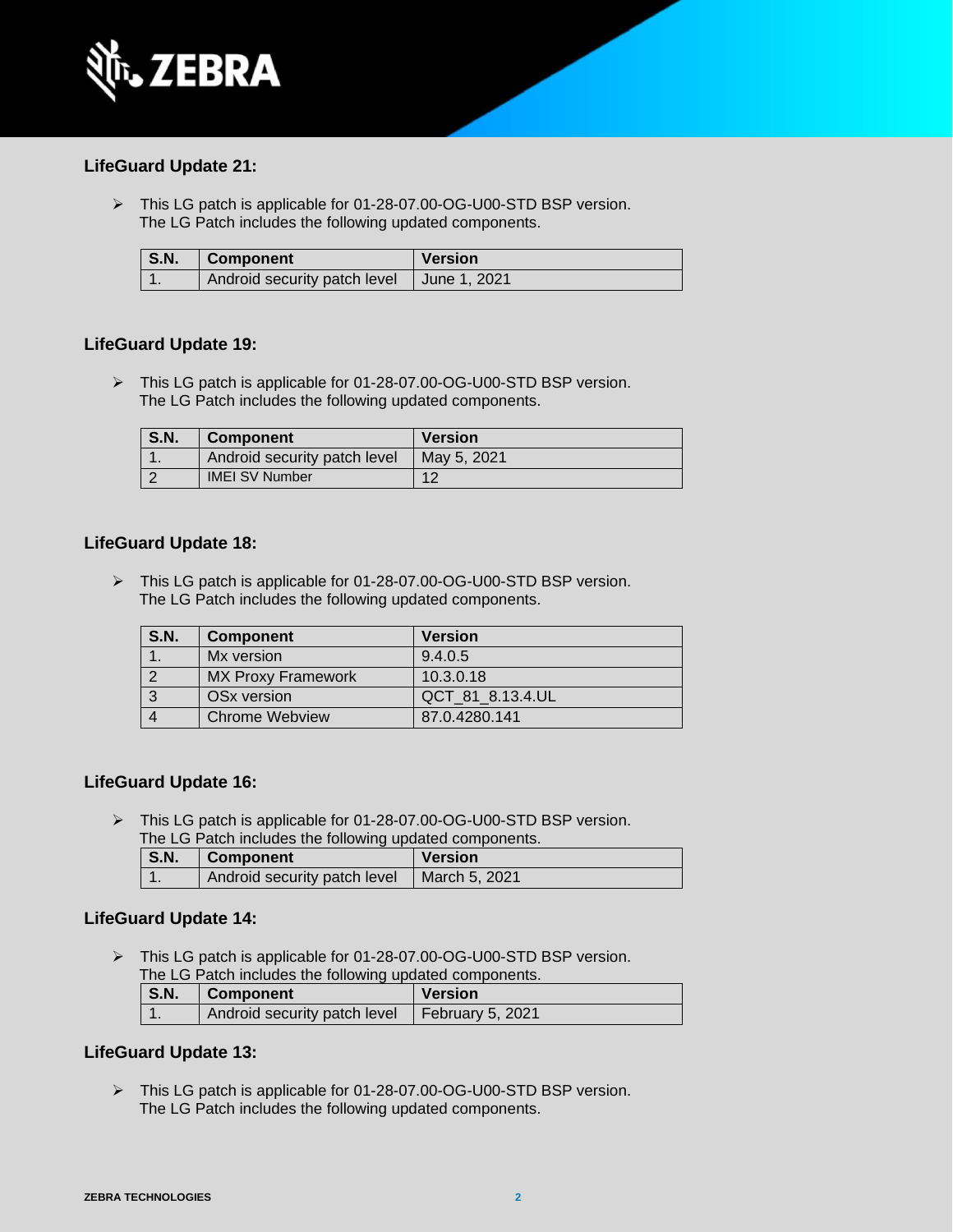

| $^{\circ}$ S.N. | <b>Component</b> | <b>Version</b> |
|-----------------|------------------|----------------|
|                 | OemInfo          | 9.0.0.331      |

#### **LifeGuard Update 12:**

- ➢ This LG patch is applicable for 01-28-07.00-OG-U00-STD BSP version. The LG Patch includes the following updated components.
	- FUSIONLITE\_QA\_1\_0.0.0.028\_O Radio: QA\_1\_00.0.0.022\_O Application: QA\_1\_00.0.0.009\_O Middleware: QA\_1\_00.0.0.014\_O

#### **LifeGuard Update 11:**

➢ This LG patch is applicable for 01-28-07.00-OG-U00-STD BSP version. The LG Patch includes the following updated components.

| <b>S.N.</b> | <b>Component</b>     | <b>Version</b> |
|-------------|----------------------|----------------|
|             | <b>Chrome Bowser</b> | 85.0.4183.127  |
|             | Oemlnfo              | 9.0.0.282      |

#### **Features**

• Added support in OemInfo to allows customer applications and sideloaded applications to read BT MAC address

#### **LifeGuard Update 09:**

➢ This LG patch is applicable for 01-28-07.00-OG-U00-STD BSP version. The LG Patch includes the following updated components.

| $\overline{S}$ .N. | <b>Component</b>             | <b>Version</b>          |
|--------------------|------------------------------|-------------------------|
|                    | Android security patch level | $\vert$ October 5, 2020 |

#### **LifeGuard Update 07:**

➢ This LG patch is applicable for 01-28-07.00-OG-U00-STD BSP version. The LG Patch includes the following updated components.

| <b>S.N.</b> | <b>Component</b>          | <b>Version</b> |
|-------------|---------------------------|----------------|
|             | <b>Scanning Framework</b> | 23.1.9.1       |
|             | Zebra Data Service        | 7.0.2.1047     |
|             | OemInfo                   | 9.0.0.198      |

 **Fixes**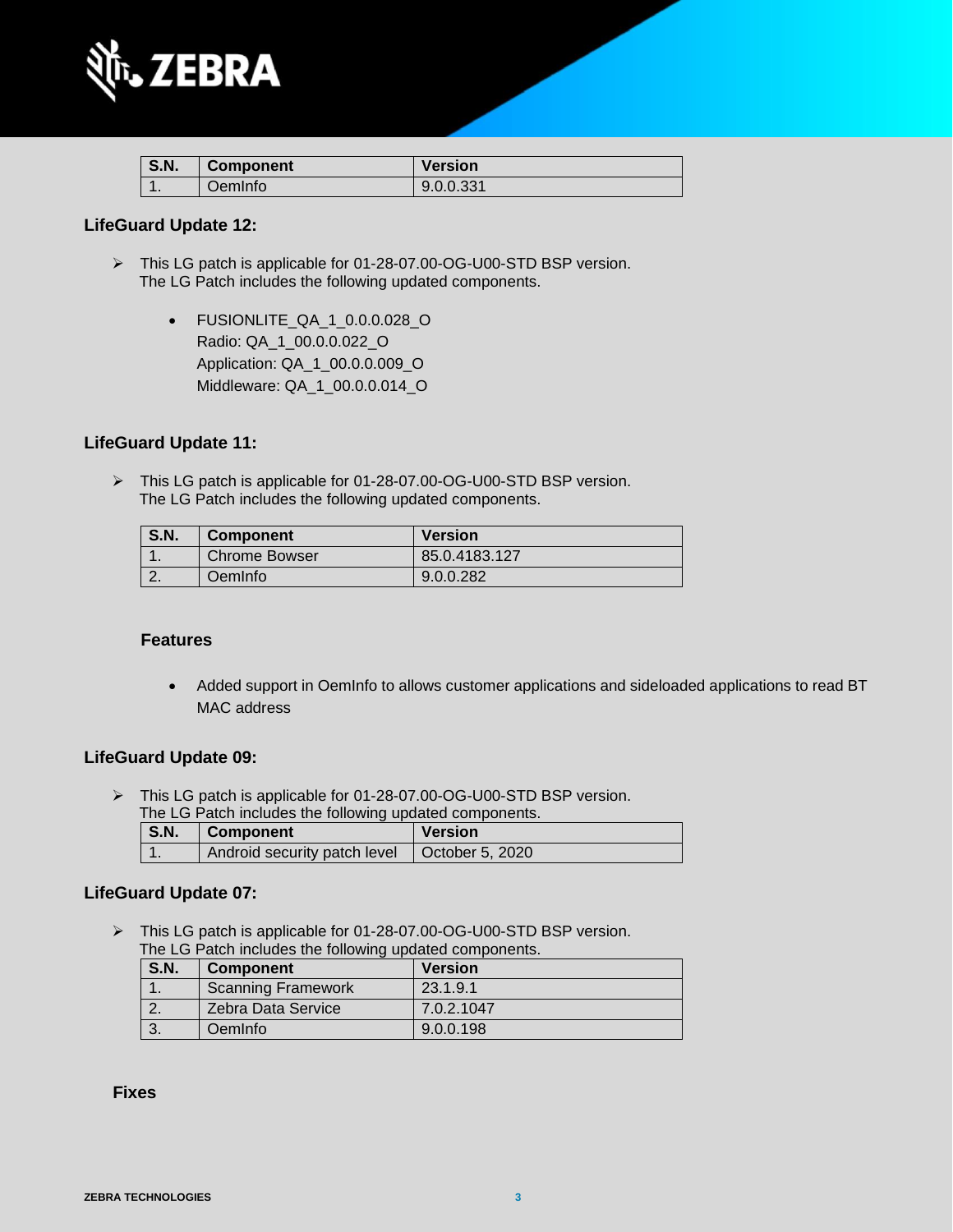

• SPR40287 – Added updates on feature dotcode bar-codes.

#### **LifeGuard Update 05:**

➢ This LG patch is applicable for 01-28-07.00-OG-U00-STD BSP version. The LG Patch includes the following updated components.

| <b>S.N.</b>      | <b>Component</b>          | <b>Version</b>   |
|------------------|---------------------------|------------------|
|                  | <b>MX</b>                 | 9.4.0.2          |
| $\overline{2}$ . | Data Wedge                | 7.3.34           |
| $\overline{3}$ . | <b>Stage Now-Client</b>   | 3.4.1.5          |
| 4.               | <b>EMDK for Android</b>   | 7.3.23.2323      |
| $\overline{5}$ . | <b>MX Proxy Framework</b> | 10.0.1.1         |
| 6.               | <b>OSx</b>                | QCT.81.8.11.4.UL |

#### **Fixes**

• SPR40193/40250 – Resolved an issue wherein user was unable to power off the device by clicking on the Power menu item while automation suite was running on the device.

#### **LifeGuard Update 03:**

- ➢ This LG patch is applicable for 01-28-07.00-OG-U00-STD BSP version. The LG Patch includes the following updated components.
	- FUSIONLITE\_QA\_1\_0.0.0.027\_O Radio: QA\_1\_00.0.0.021\_O Application: QA\_1\_00.0.0.009\_O Middleware: QA\_1\_00.0.0.014\_O

#### **Fixes**

• SPR39819 – Resolve an issue where EXTRA Enter was observed in app's multiline input field on scan the barcode with DW settings have set Action Key Char as "Line Feed".

#### **LifeGuard Update 02:**

- ➢ This LG patch is applicable for 01-28-07.00-OG-U00-STD BSP version. The LG Patch includes the following updated components.
	- FUSIONLITE\_QA\_1\_0.0.0.026\_O Radio: QA\_1\_00.0.0.020\_O Application: QA\_1\_00.0.0.009\_O Middleware: QA\_1\_00.0.0.013\_O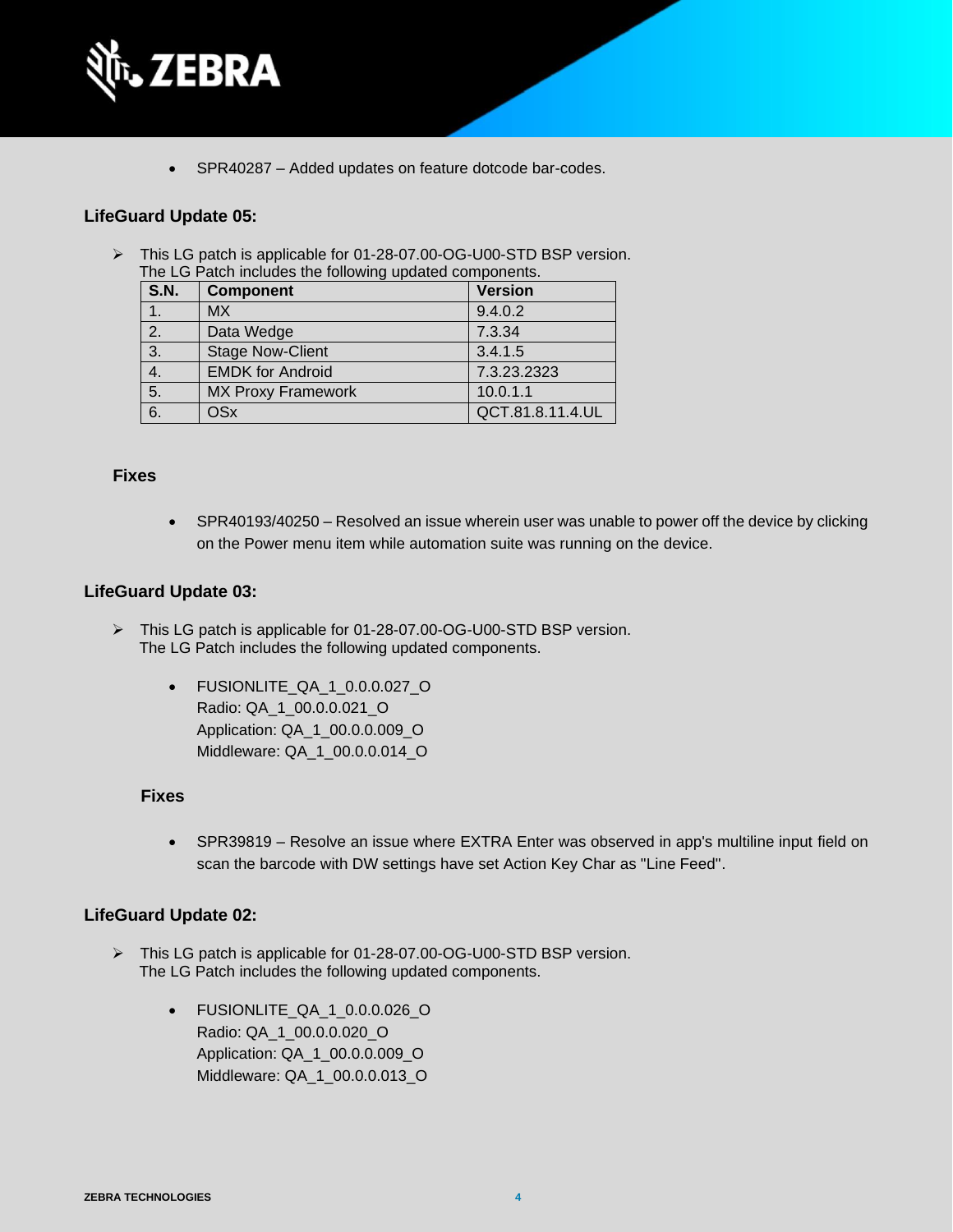

#### **Fixes**

- SPR38643 Added support for "Send Characters As Events" option.
- SPR38723 Resolved an issue wherein the DST time zone for Sao Paolo was shown incorrect.

### **Version Information**

Below Table contains important information on versions

| <b>Description</b>          | <b>Version</b>                                      |
|-----------------------------|-----------------------------------------------------|
| <b>Product Build Number</b> | 01-28-07.00-OG-U24-STD                              |
| <b>Android Version</b>      | 8.1.0                                               |
| <b>Security Patch level</b> | October 5, 2021                                     |
| Linux Kernel                | 3.18.71                                             |
| <b>Component Versions</b>   | Please see Component Version under Addendum section |

## **Installation Instructions**

#### **Software update procedure**

The installation instructions assume user has ADB installed on their PC (the adb drivers etc..) and user device has developer options enabled and USB debugging ON. Please check following link for more information on installation and setup instructions.

• [Installation and setup instructions](https://www.zebra.com/content/dam/zebra_new_ia/en-us/software/operating-system/tc20-operating-system/Android-O-OS-Update-TC20-and-TC25-GMS.pdf)

### **NOTE:**

For Enterprise Mobile Device Management, most EMM vendors such as SOTI, AirWatch, MobileIron, etc. WILL require an updated device management agent to support this OREO enterprise device. Do NOT use your existing device management agent and console with this device without first contacting your EMM vendor to understand when the agent supporting this device is available and whether a console upgrade is required as well. Attempting to enroll with an agent that is not validated to support the device will result in errors.

## **Addendum**

### **Device Compatibility**

This software release has been approved for use on the following devices.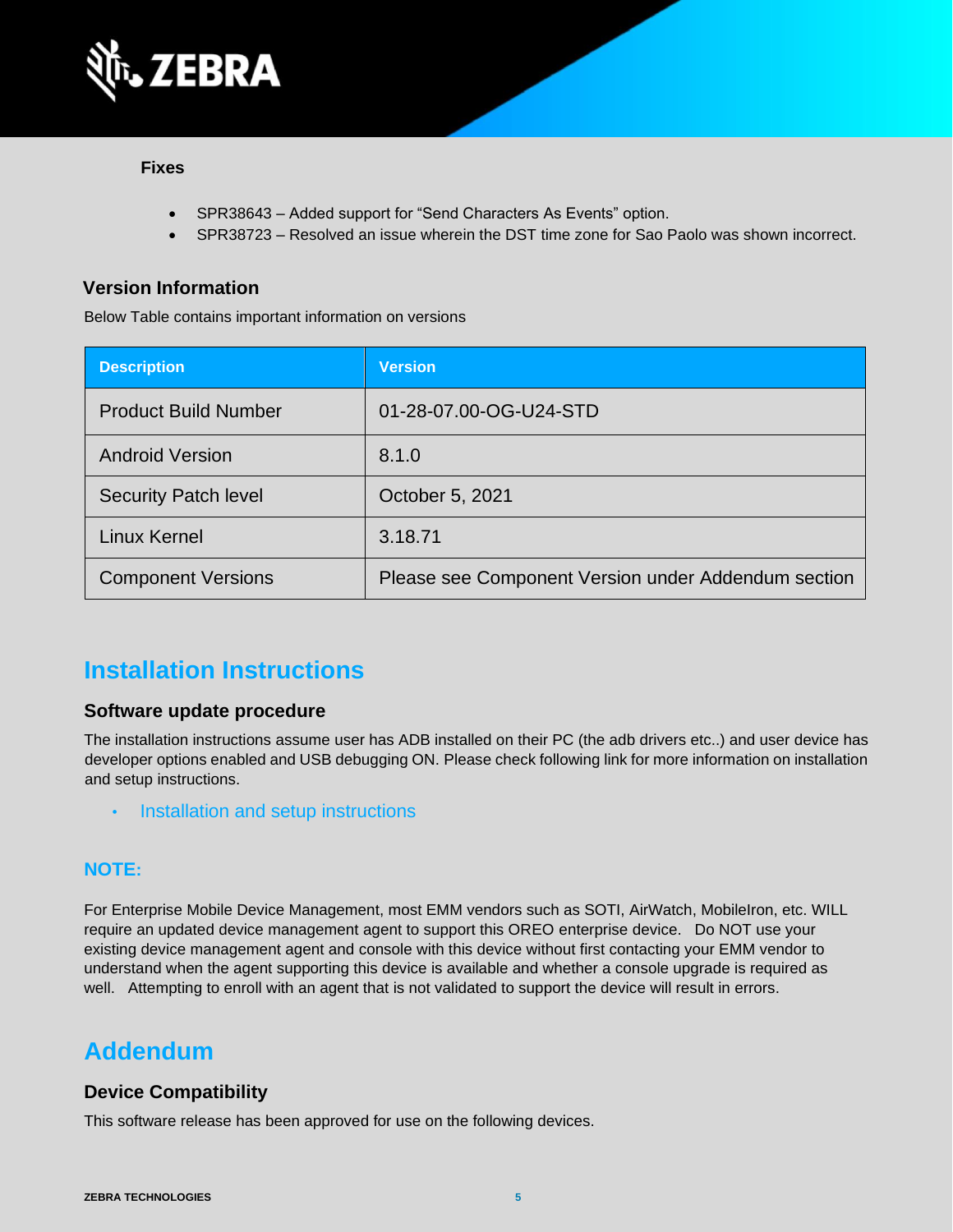

## **[TC20 Home Page](https://www.zebra.com/us/en/support-downloads/software/operating-system/tc20-operating-system.html)**

| <b>TC20</b>               |                                                                 |  |
|---------------------------|-----------------------------------------------------------------|--|
| <b>Device Part Number</b> | <b>Operating System</b>                                         |  |
| TC200J-10C112A6           | Android O GMS ROW - EMEA, LATAM, APAC & Canada                  |  |
| TC200J-10C112US           | Android O GMS US Only                                           |  |
| <b>TC200J-10A111US</b>    | Android O GMS US Only                                           |  |
| TC200J-10A111A6           | Android O GMS ROW - EMEA, LATAM, APAC & Canada                  |  |
| TC200J-10C213A6           | Android O GMS ROW - EMEA, LATAM, APAC & Canada (Premium<br>SKU) |  |
| TC200J-10C213US           | Android O GMS US Only (Premium SKU)                             |  |
| <b>TC200J-10A111TN</b>    | Android O GMS TUNISIA Only                                      |  |
| TC200J-10C112TN           | Android O GMS TUNISIA Only                                      |  |
| TC200J-10C213IA           | Android O GMS INDIA (Premium SKU)                               |  |
| TC200J-10C112IA           | Android O GMS INDIA                                             |  |
| TC200J-10A111IA           | Android O GMS INDIA                                             |  |
| TC200J-1KC111A6           | Android O GMS ROW EMEA, LATAM, APAC & Canada (Keyboard<br>SKU)  |  |
| TC200J-1KC111IA           | Android O GMS INDIA (Keyboard SKU)                              |  |
| <b>TC200J-1KC111TN</b>    | Android O GMS TUNISIA (Keyboard SKU)                            |  |
| <b>TC200J-1KC111US</b>    | Android O GMS US (Keyboard SKU)                                 |  |
| TC200J-10C213AZ           | Android O GMS Australia/New Zealand (Premium SKU)               |  |

## **[TC25 Home Page](https://www.zebra.com/us/en/support-downloads/software/operating-system/tc25-operating-system.html)**

| <b>TC25</b>               |                                                   |  |
|---------------------------|---------------------------------------------------|--|
| <b>Device Part Number</b> | <b>Operating System</b>                           |  |
| TC25AJ-10C102A6           | Android O GMS ROW - EMEA                          |  |
| TC25AJ-10B101A6           | Android O GMS ROW - EMEA                          |  |
| TC25BJ-10C102A6           | Android O GMS ROW - EMEA & APAC                   |  |
| TC25BJ-10B101A6           | Android O GMS ROW - EMEA & APAC                   |  |
| TC25BJ-10C102IA           | Android O GMS ROW - INDIA                         |  |
| TC25BJ-10B101IA           | Android O GMS ROW - INDIA                         |  |
| TC25BJ-10C102BR           | Android O GMS ROW - BRAZIL                        |  |
| TC25BJ-10B101BR           | Android O GMS ROW - BRAZIL                        |  |
| TC25BJ-10C102JP           | Android O GMS ROW - JAPAN                         |  |
| TC25BJ-10B101JP           | Android O GMS ROW - JAPAN                         |  |
| TC25DJ-10C102AZ           | Android O GMS Australia/New Zealand (Premium SKU) |  |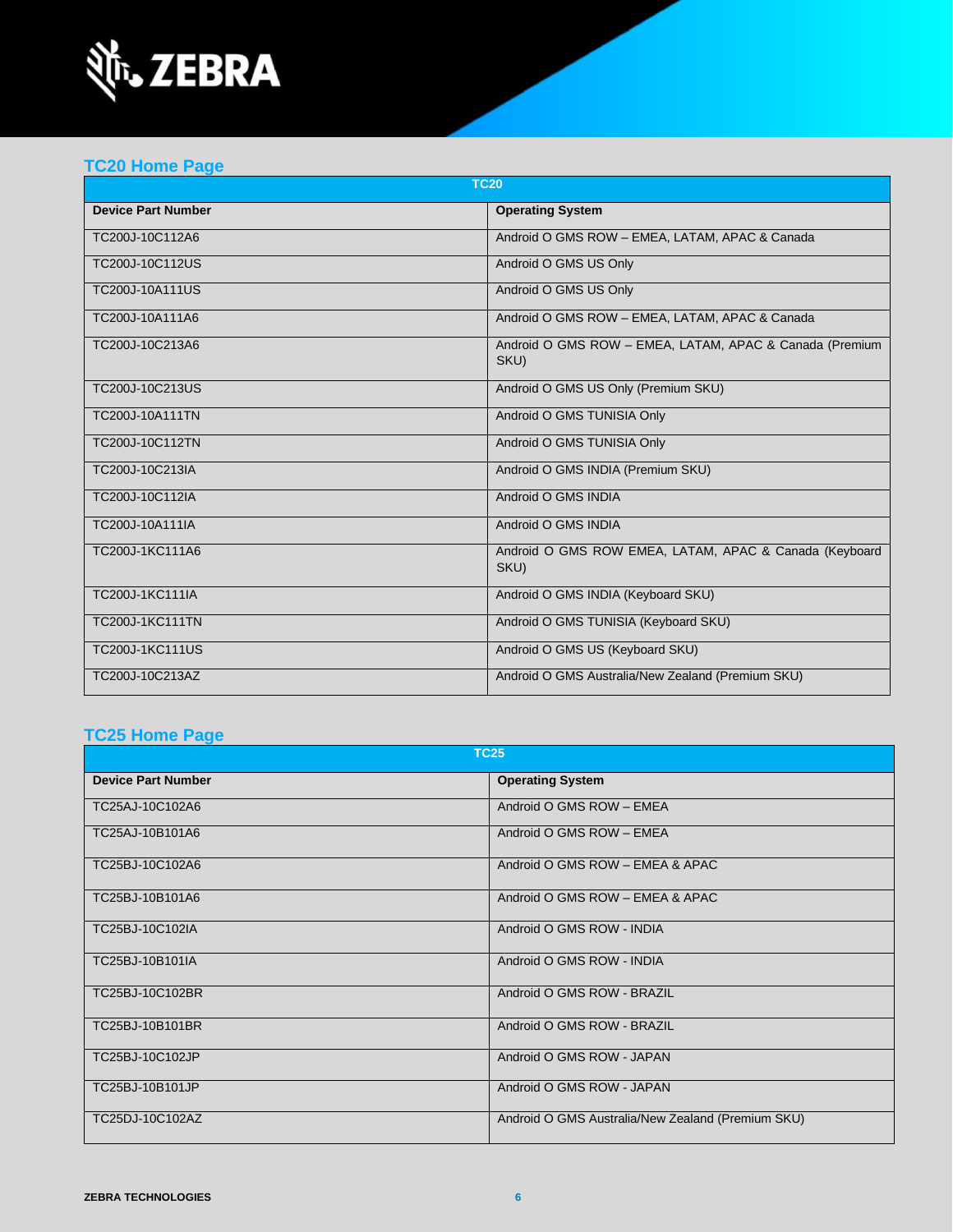

| TC25AJ-10C102US | Android O GMS NORTH AMERICA - US |
|-----------------|----------------------------------|
| TC25BJ-10B101ID | Android O GMS ROW - INDONESIA    |
| TC25BJ-10C102ID | Android O GMS ROW - INDONESIA    |

## **Component Versions**

For detailed release notes, please refer [techdocs.zebra.com,](https://techdocs.zebra.com/) [developer.zebra.com](https://developer.zebra.com/)

| <b>Component / Description</b>      | <b>Version</b>                                                                              |
|-------------------------------------|---------------------------------------------------------------------------------------------|
| <b>Build_version</b>                | 01-28-07.00-OG-U24-STD                                                                      |
| Android_version                     | 8.1.0                                                                                       |
| Android_SDK_Level                   | 27                                                                                          |
| <b>Android Security Patch Level</b> | October 5, 2021                                                                             |
| Linux_kernel                        | 3.18.71                                                                                     |
|                                     | FUSIONLITE_QA_1_0.0.0.029_O                                                                 |
|                                     | Radio: QA_1_00.0.0.023_O<br>Application: QA_1_00.0.0.009_O<br>Middleware: QA_1_00.0.0.014_O |
| Wifi                                |                                                                                             |
| <b>Platform</b>                     | Firmware: CNSS-PR-4-0-00718/01050102<br>Qualcomm MSM8937                                    |
| <b>Scanning_Framework</b>           | 23.1.9.1                                                                                    |
| <b>DWDemo</b>                       | 2.0.15                                                                                      |
| <b>OSX</b>                          | QCT.81.8.13.4.UL                                                                            |
| <b>MXMF</b>                         | 9.4.0.5                                                                                     |
| <b>Touch</b>                        | Focaltech V1.1 20161103 (fw:0x24)                                                           |
| <b>Acoustic Profiles</b>            | General: CO4.2<br>Cellular: CO4.2                                                           |
| <b>Bluetooth_Stack</b>              | CNSS-PR-4-0-00718/01050102                                                                  |
| Flash_Size                          | 16G /32G                                                                                    |
| <b>RAM_Size</b>                     | 2G                                                                                          |
| <b>GPS</b>                          | MPSS.JO.3.0.c13-00026-8937_GENNS_PACK-1                                                     |
| <b>MMS</b>                          | 8.1.0                                                                                       |
| <b>RIL_Version</b>                  | Qualcomm RIL 1.0                                                                            |
| <b>BT_Pairing_Utility</b>           | 3.15                                                                                        |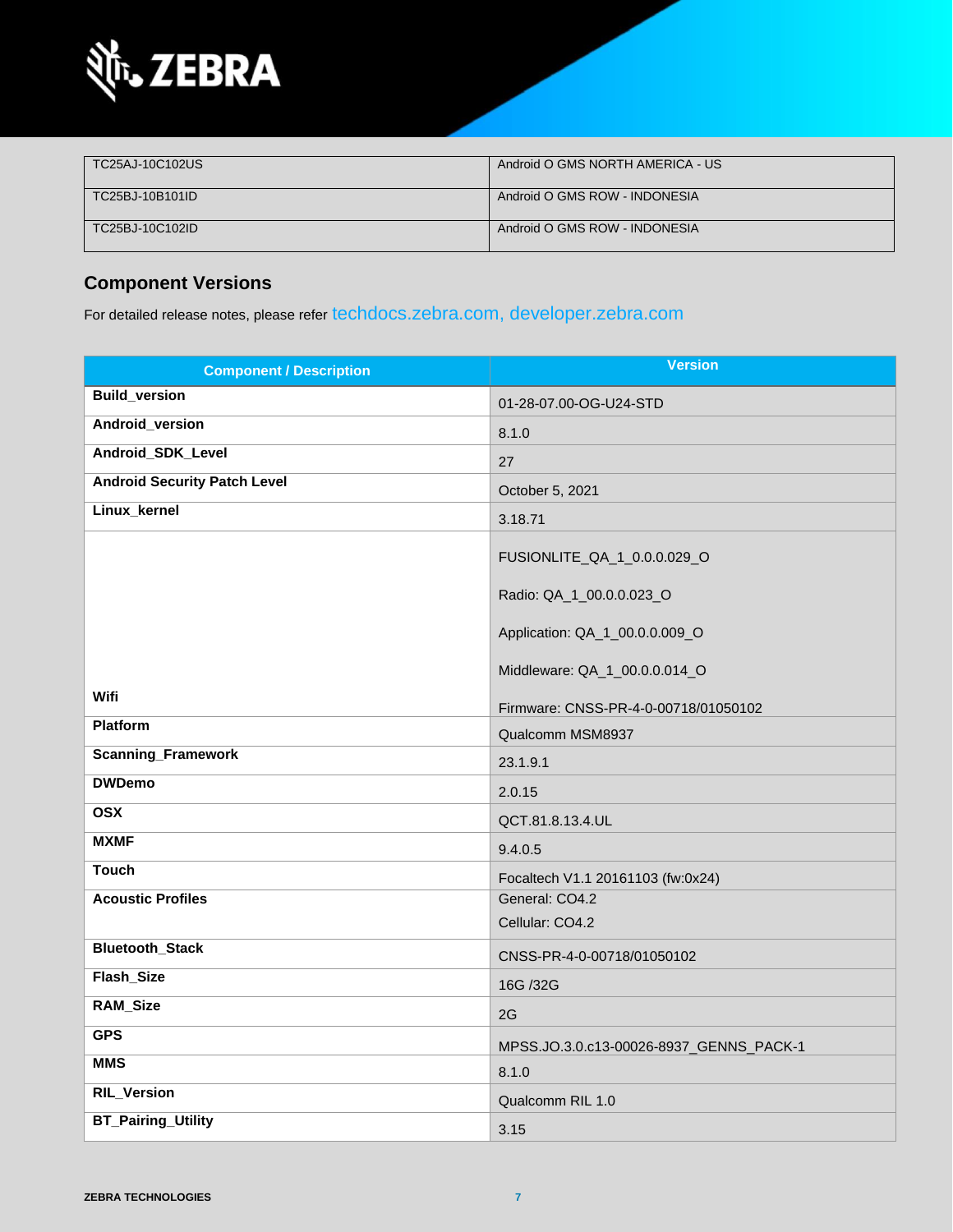

| <b>Datawedge</b>               | 7.3.34                                                                                                                                                                                                                                                                                                                      |
|--------------------------------|-----------------------------------------------------------------------------------------------------------------------------------------------------------------------------------------------------------------------------------------------------------------------------------------------------------------------------|
| Camera                         | 2.0.002                                                                                                                                                                                                                                                                                                                     |
| <b>PTT</b>                     | 3.1.54                                                                                                                                                                                                                                                                                                                      |
| <b>RxLogger</b>                | 5.4.12.0                                                                                                                                                                                                                                                                                                                    |
| <b>StageNow</b>                | 3.4.1.5                                                                                                                                                                                                                                                                                                                     |
| <b>MX Proxy Framework</b>      | 10.3.0.18                                                                                                                                                                                                                                                                                                                   |
| <b>Zebra Data Service</b>      | 7.0.2.1047                                                                                                                                                                                                                                                                                                                  |
| Zebra Software License Manager | 3.2.0                                                                                                                                                                                                                                                                                                                       |
| <b>EMDK</b>                    | 7.3.23.2323                                                                                                                                                                                                                                                                                                                 |
| <b>IMEI SV Number</b>          | 12                                                                                                                                                                                                                                                                                                                          |
| <b>OEM Config</b>              | 9.0.0.331                                                                                                                                                                                                                                                                                                                   |
| <b>DDT</b>                     | v1.17.0.9                                                                                                                                                                                                                                                                                                                   |
| <b>Chrome WebView</b>          | 89.0.4389.90                                                                                                                                                                                                                                                                                                                |
| <b>GMS Version</b>             | 8.1 201812                                                                                                                                                                                                                                                                                                                  |
| <b>Fingerprint</b>             | Zebra/TC25/TC25FM:8.1.0/01-28-07.00-OG-U24-STD/<br>210928:user/release-keys,<br>Zebra/TC20/TC20RT:8.1.0/01-28-07.00-OG-U24-STD/<br>210928:user/release-keys,<br>ZebraTC20/TC20RD:8.1.0/01-28-07.00-OG-U24-STD/<br>210928:user/release-keys,<br>Zebra/TC20/TC20KB:8.1.0/01-28-07.00-OG-U24-STD/<br>210928:user/release-keys, |

## **Important Links**

- <https://techdocs.zebra.com/datawedge/7-3/guide/about/>
- <https://techdocs.zebra.com/emdk-for-android/7-3/guide/about/>
- <https://techdocs.zebra.com/stagenow/3-4/about/>
- <https://techdocs.zebra.com/mx/>
- <https://techdocs.zebra.com/ddt/1-1/guide/about/>
- <https://techdocs.zebra.com/rxlogger/5-4/guide/about/>

## **Known Issues and Workarounds**

- OS downgrade behavior has changed in Oreo. Automatic enterprise data reset is performed when the system detects OS downgrade operation. Following are the examples of OS downgrade operations:
	- o Oreo (GMS) to Nougat (GMS)
	- o Downgrading to lower patch version within Oreo.
- To avoid text cropping in some applications, accessibility options can be used to change the display size to small.
- An issue wherein period key was not working on Remote connections (RDP / Horizon / Citrix )